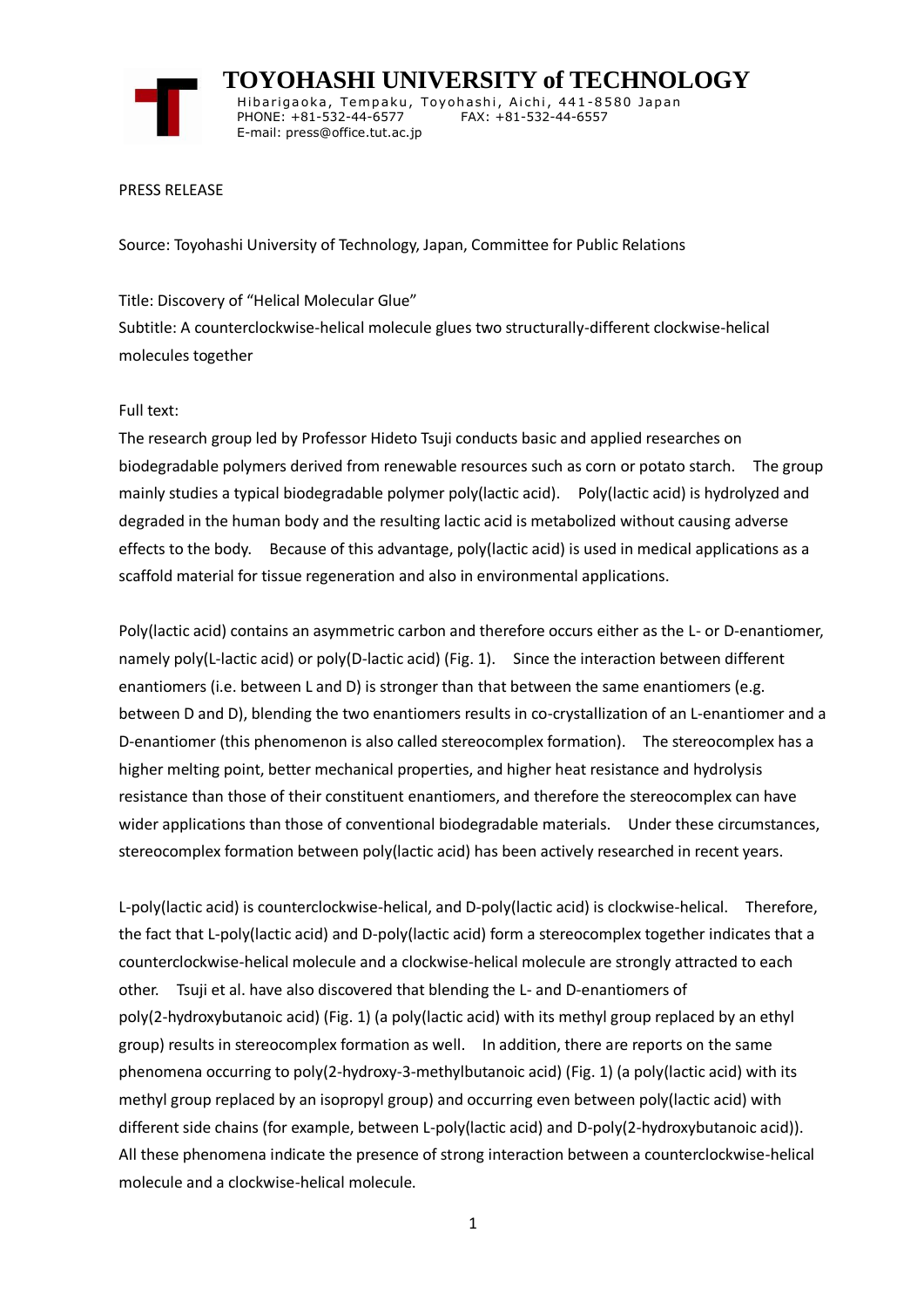# **TOYOHASHI UNIVERSITY of TECHNOLOGY**

Hibarigaoka, Tempaku, Toyohashi, Aichi, 441-8580 Japan PHONE: +81-532-44-6577 FAX: +81-532-44-6557 E-mail: press@office.tut.ac.jp

This time, Tsuji et al. have found the action of a counterclockwise-helical molecule to glue two structurally-different clockwise-helical molecules that do not bind to each other otherwise (Fig. 2). This finding indicates that a clockwise-helical molecule would also have the action to glue two structurally-different counterclockwise-helical molecules that do not bind to each other otherwise. Through experiment using D-poly(lactic acid), L-poly(2-hydroxybutanoic acid), and D-poly(2-hydroxy-3-methylbutanoic acid), Tsuji et al. have discovered for the first time worldwide that counterclockwise-helical L-poly(2-hydroxybutanoic acid) acts as "helical molecular glue" to glue clockwise-helical D-poly(lactic acid) and clockwise-helical D-poly(2-hydroxy-3-methylbutanoic acid) and thereby co-crystallizes these two D-molecules despite that these two do not usually co-crystalize. This finding has opened the door to binding various polymers that are coiled in the same direction. Now that the degree of freedom in polymer combination has increased, development of new polymer materials with various properties has become possible.

### Funding agency:

JSPS Grant-in-Aid for Scientific Research No. 16K05912 MEXT (Ministry of Education, Culture, Sports, Science and Technology) Grant-in-Aid for Scientific Research No. 24108005

## Reference:

Hideto Tsuji, Soma Noda, Takayuki Kimura, Tadashi Sobue, and Yuki Arakawa, Configurational Molecular Glue: One Optically Active Polymer Attracts Two Oppositely Configured Optically Active Polymers, Scientific Reports, vol. 7, Article number 45170 (2017).

To read this paper, go online at<http://www.nature.com/articles/srep45170> (open access)

Further information

Toyohashi University of Technology

1-1 Hibarigaoka, Tempaku, Toyohashi, Aichi Prefecture, 441-8580, JAPAN

Inquiries: Committee for Public Relations

E-mail: press@office.tut.ac.jp

Toyohashi University of Technology founded in 1976 as a National University of Japan is a research institute in the fields of mechanical engineering, advanced electronics, information sciences, life sciences, and architecture.

Website[: http://www.tut.ac.jp/english/](http://www.tut.ac.jp/english/)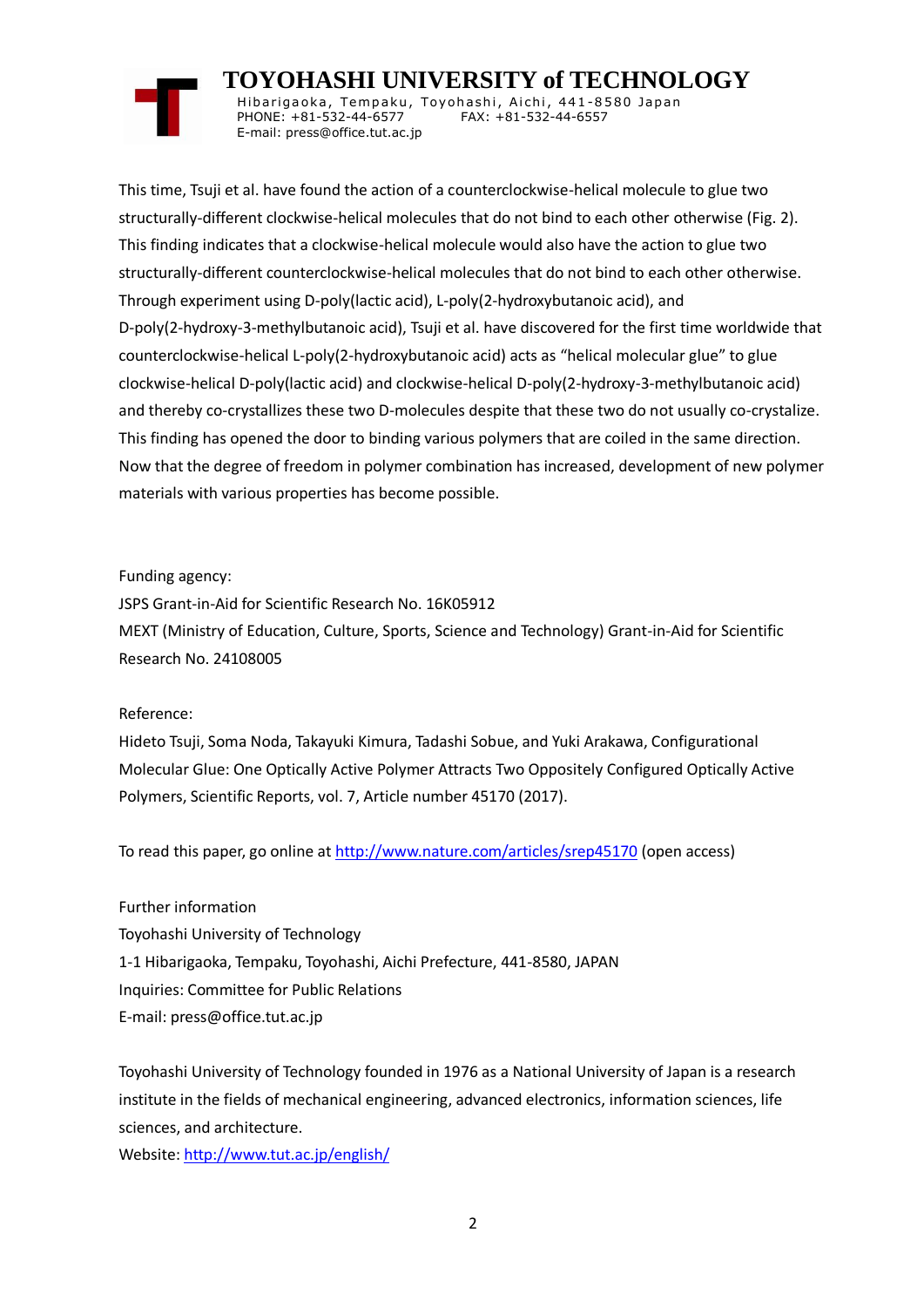**TOYOHASHI UNIVERSITY of TECHNOLOGY** Hibarigaoka, Tempaku, Toyohashi, Aichi, 441-8580 Japan PHONE: +81-532-44-6577 FAX: +81-532-44-6557 E-mail: press@office.tut.ac.jp

Figure 1:



Caption: Molecular structures of unsubstituted and substituted poly(lactic acid). Tsuji, H. et al. Configurational Molecular Glue: One Optically Active Polymer Attracts Two Oppositely Configured Optically Active Polymers. Sci. Rep. 7, 45170; doi: 10.1038/srep45170 (2017).